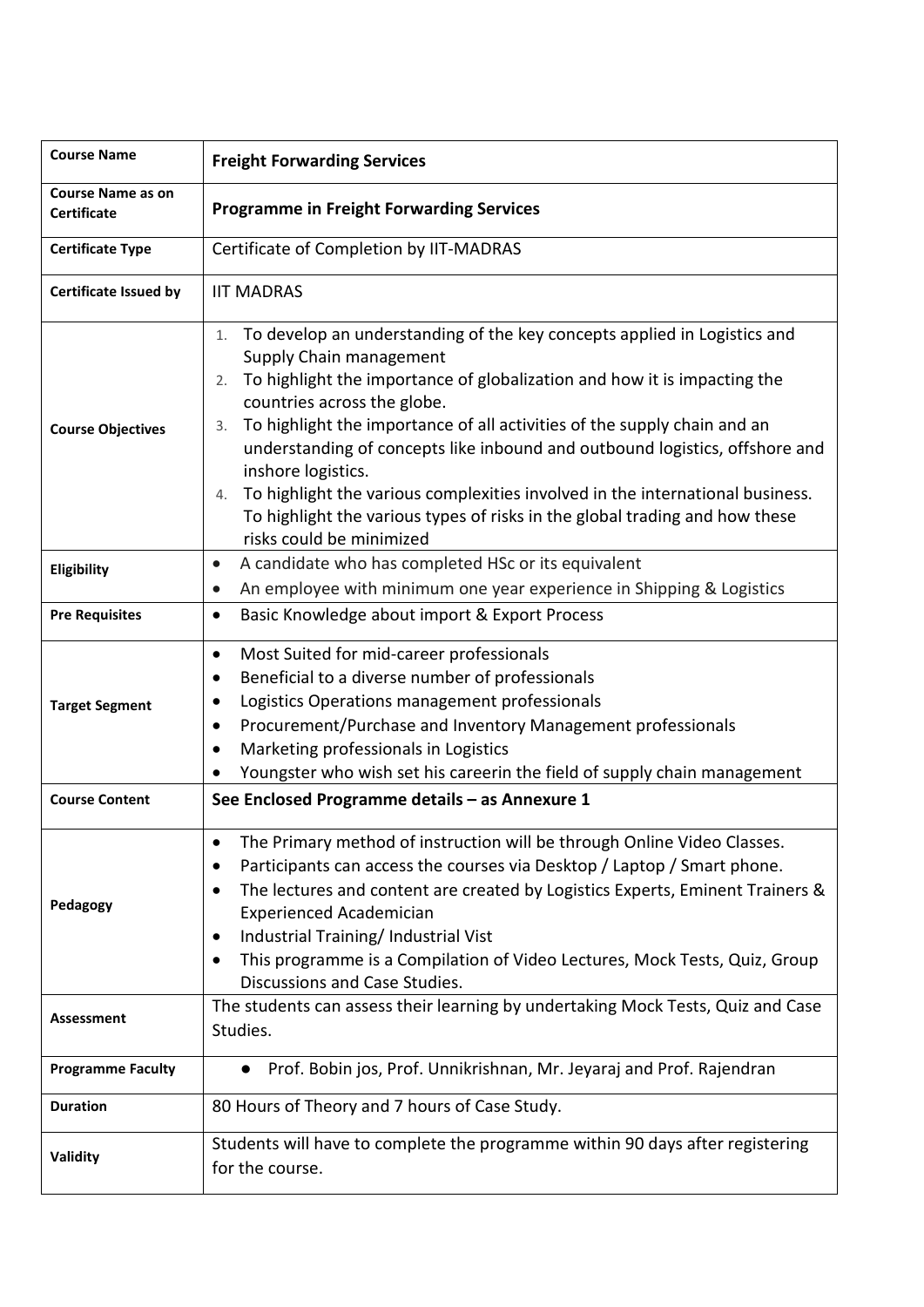|                              | On completion of this course, the students will be able to<br>Shoulder the responsibilities of the cargo interest leaving aside the cargo<br>ш<br>interest to take care of production and quality maintenance<br>Become entrepreneurs as the commencement of freight forwarding would<br>п<br>require minimum capital as other outsourcing service<br>Analyse issues in International sourcing and trade and take a strategic view of<br>٠<br>the global<br>business environment impacting International supply chains.<br>п<br>Apply analytical techniques to arrive at cost effective solutions to meet SC<br>٠<br>requirements of<br>efficiency and responsiveness.<br>Decide optimal financing options for International trade<br>п<br>Manage International Logistics & Supply chain partners and service providers<br>п<br>Deploy knowledge of regional and international trading blocs in solving<br>٠                                                                                                                                       |                                                           |  |  |  |
|------------------------------|----------------------------------------------------------------------------------------------------------------------------------------------------------------------------------------------------------------------------------------------------------------------------------------------------------------------------------------------------------------------------------------------------------------------------------------------------------------------------------------------------------------------------------------------------------------------------------------------------------------------------------------------------------------------------------------------------------------------------------------------------------------------------------------------------------------------------------------------------------------------------------------------------------------------------------------------------------------------------------------------------------------------------------------------------|-----------------------------------------------------------|--|--|--|
| Programme<br>Highlights/USPs | п                                                                                                                                                                                                                                                                                                                                                                                                                                                                                                                                                                                                                                                                                                                                                                                                                                                                                                                                                                                                                                                  | problems of<br>International logistics                    |  |  |  |
|                              | <b>Other Highlights:</b><br>Opportunity to earn a Certificate from IIT Madras.<br>п<br>Lectures imparted by Eminent Academicians and practicing Industry Experts.<br>п<br>Fully Online Pre-Recorded Course with online lectures that provides a "real"<br>ш<br>classroom experience in a "virtual" environment.<br>Seamless technology that can transmit lecture videos effectively at home<br>ш<br>broadband connection of 512 kbps.<br>User friendly and easy to use technology interface. No expensive and time-<br>п<br>consuming software/hardware installations required at your end.<br>Through our web portal, Students are provided access to course<br>٠<br>presentations, case studies, assignments and other reference materials as<br>applicable for specified courses<br>Learn from Anywhere - No need to travel to an institute or training centre.<br>п<br>Learning continues even if you are traveling or not available at any specific<br>location. You may also learn from the comfort of your home at your<br>convenient time. |                                                           |  |  |  |
| <b>Total Fees</b>            | <b>Total Programme</b><br>Fee                                                                                                                                                                                                                                                                                                                                                                                                                                                                                                                                                                                                                                                                                                                                                                                                                                                                                                                                                                                                                      | <b>Total Fees (Rs.)</b><br>INR 25,000 + GST as applicable |  |  |  |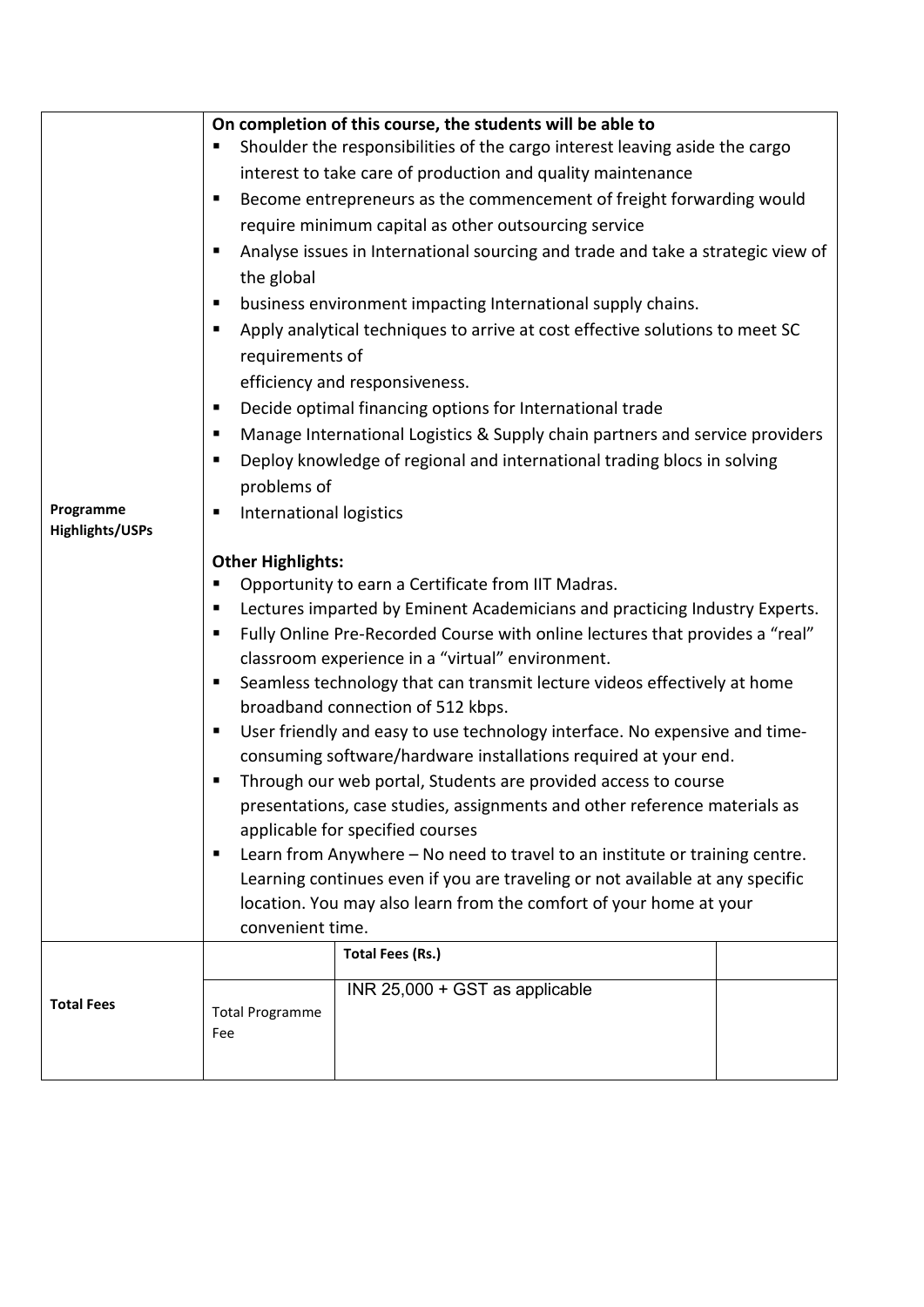## **Syllabus**

## **1. Introduction**

- a. Introduction to shipping
- b. Logistics Role in the Economy/Organization
- c. Logistics and Customer Service
- d. Logistics and supply chain management
- e. Five P's and 7 R's of Logistics Management
- f. Modes of Transportation
- h. World Sea Routes
- I. Major And Minor Ports In India

# **2. Logistics Services**

- a. Containerisation
- b. Ocean Freight Rates -Ocean Freight Calculation
- c. ICD, CONCOR, CFS Functions
- d. Customs Brokers
- e. Freight Forwarders and Consolidators
- f. Shipping Agents
- g. Stevedorers
- h. Documentation

### **3. Freight Forwarding**

- a. History of forwarding
- b. Role of freight forwarders
- c. Technique of forwarding
- d. Advantages of freight forwarders
- e. Forwarding as Business

# **4. Multimodal transport & Cargo Mangement**

a) Mutimodal transport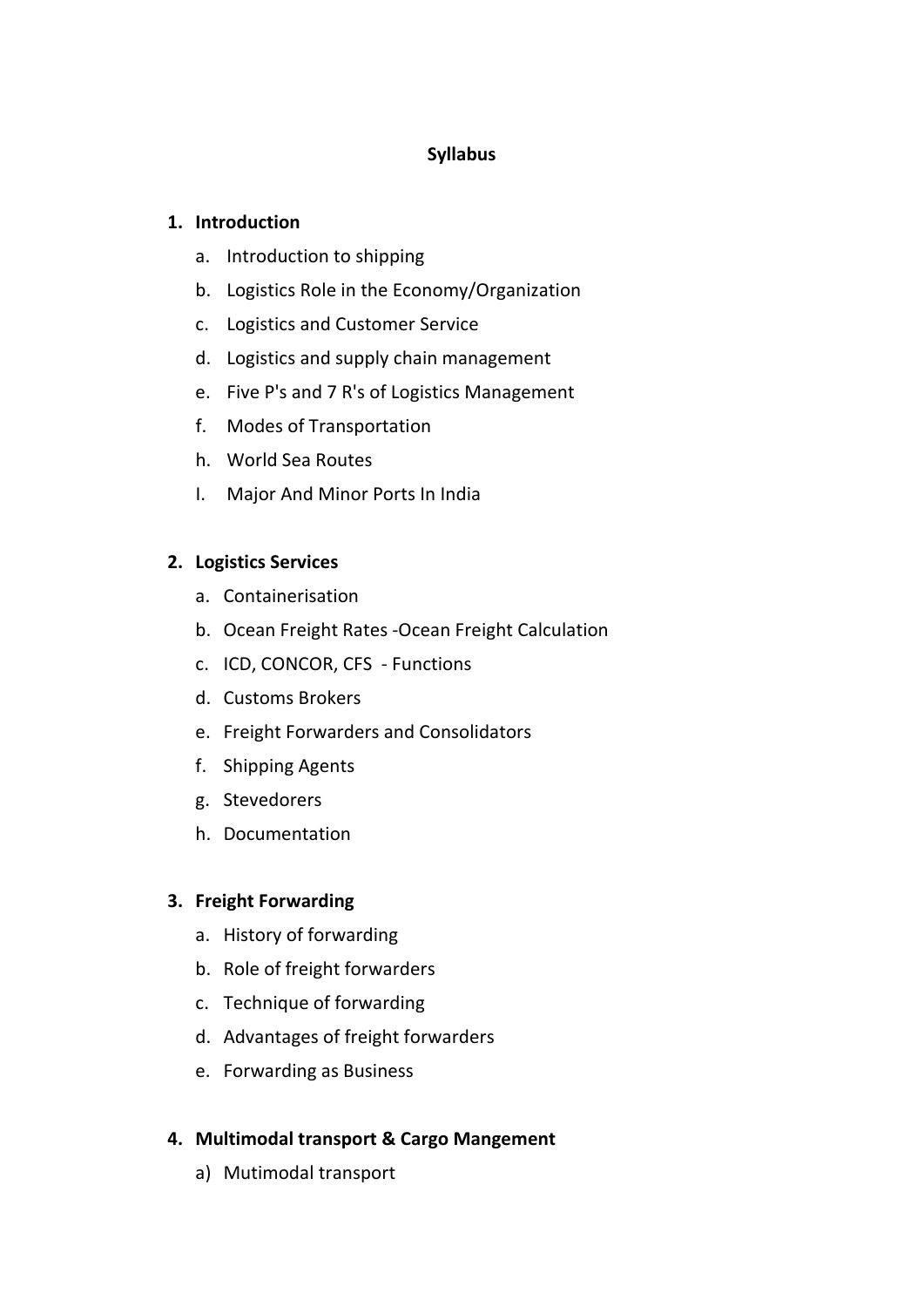- b) MCB, MTD and License and Procedures
- c) Loading, Lashing and Transport of OOG cargo
- d) Precautions and Handling of Reefer Cargo
- e) Bulk and Break bulk
- f) Packaging, Broken stowage, Lashing and chocking
- g) DG Cargo
- h) DG Cargo packaging procedures
- i) Prevention and safety measures
- j) Declaring, Marking, Labelling of DG Cargo

### **5. Freighting**

- a) Freight
- b) Surcharges & Ancillary charges
- c) Collection of demurrage & detention
- d) Marketing strategy
- e) Client Base
- f) Consignee Selling

#### **6. INCO Term**

- a) Definition of INCO Term and its importance
- b) Responsibilities
- c) Contractual obligations of INCO Terms
- d) Interaction of letter of credit
- e) Import and export arrangements

#### **7. Consolidation**

- a) Cosolidation techniques
- b) Advantages of Consolidation
- c) Reworking and Direct boxes
- d) Co-loading and Consolidation techniques
- e) Calculation and Planning